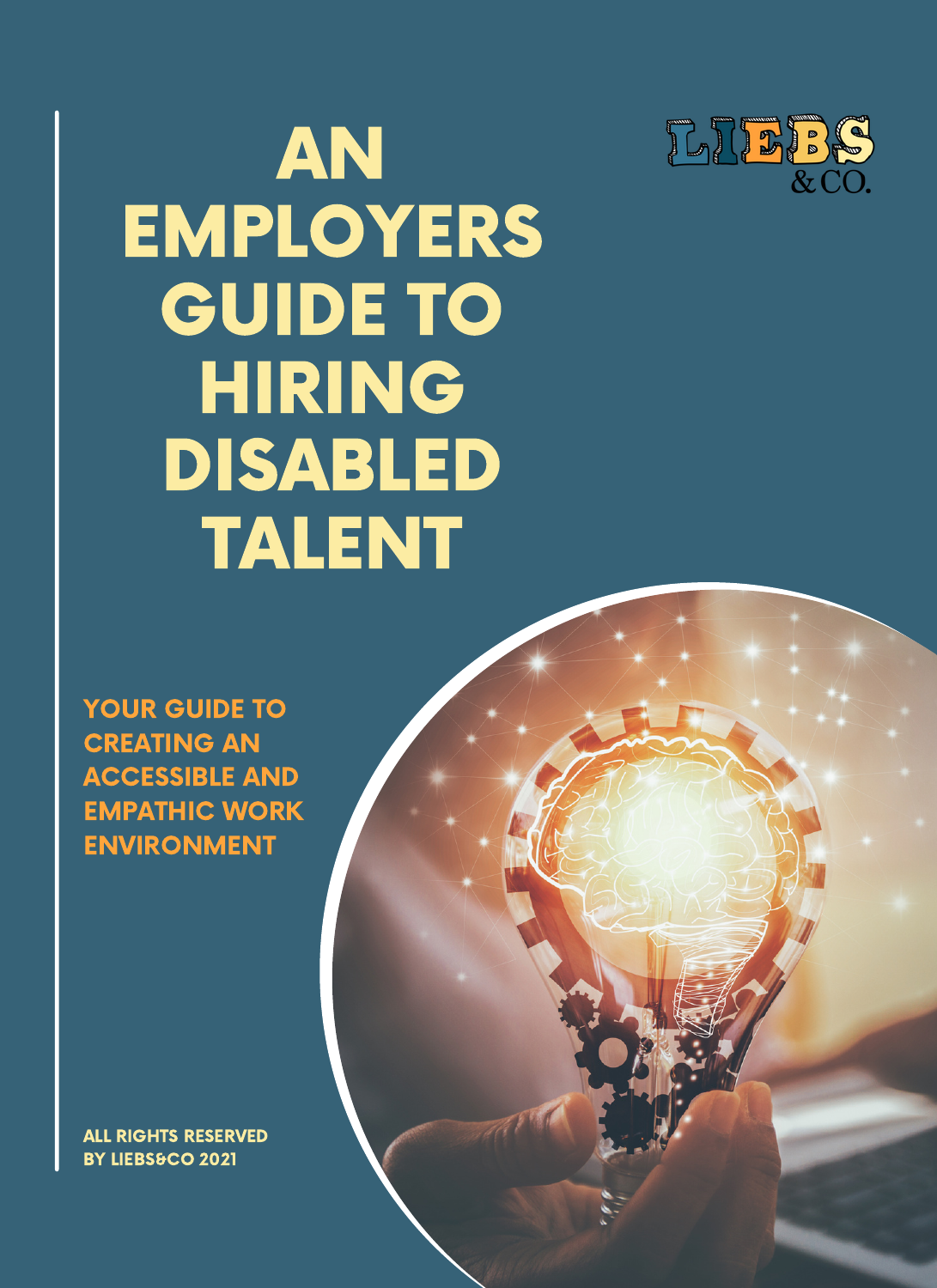### BEFORE YOU BEGIN

The information in this document provides a brief overview of tips for employers in becoming more diverse, with a focus on disability. This covers hiring strategies, disclosure tips for an employer, workplace accommodations and strategies, and guidance regarding inclusive language.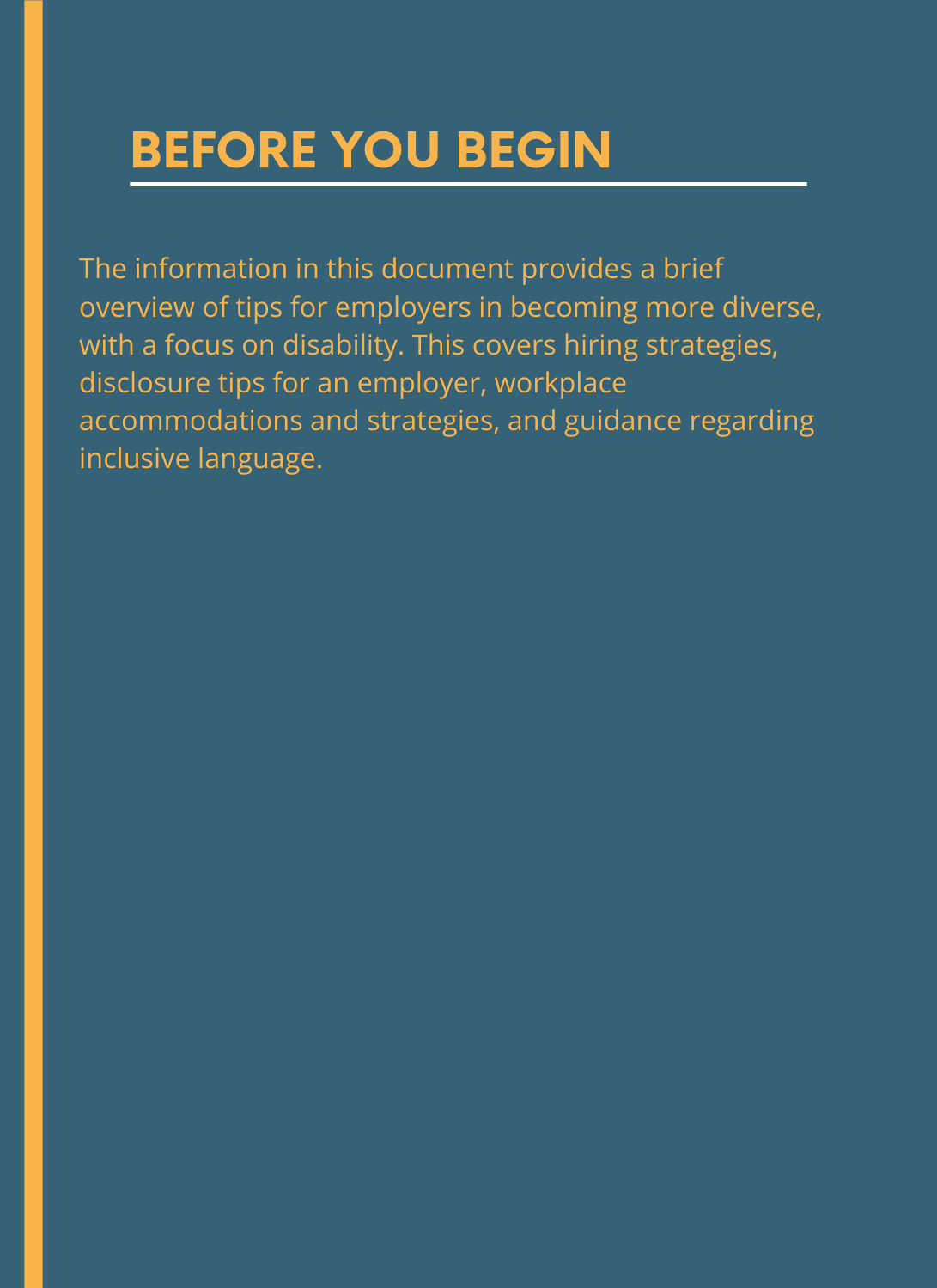## TABLE OF **CONTENTS**

#### HIRING **STRATEGIES**  $1 - 4$

*A breakdown of how to make your hiring practices more inclusive.*

#### **DISCLOSURE STRATEGIES** 5-8

*A breakdown on how to handle disclosure and when it can occur.*

### WORK STRATEGIES &

### 9-19 KINDS OF

### ACCOMMODATIONS

*A breakdown of the kinds of accommodations and strategies that can be helpful to a disabled person.*

#### **INCLUSIVE LANGAUGE** 20-21

*A breakdown about what language is appropriate to use when interacting with a person with disabilities.*

22-23 REFERENCES & RESOURCES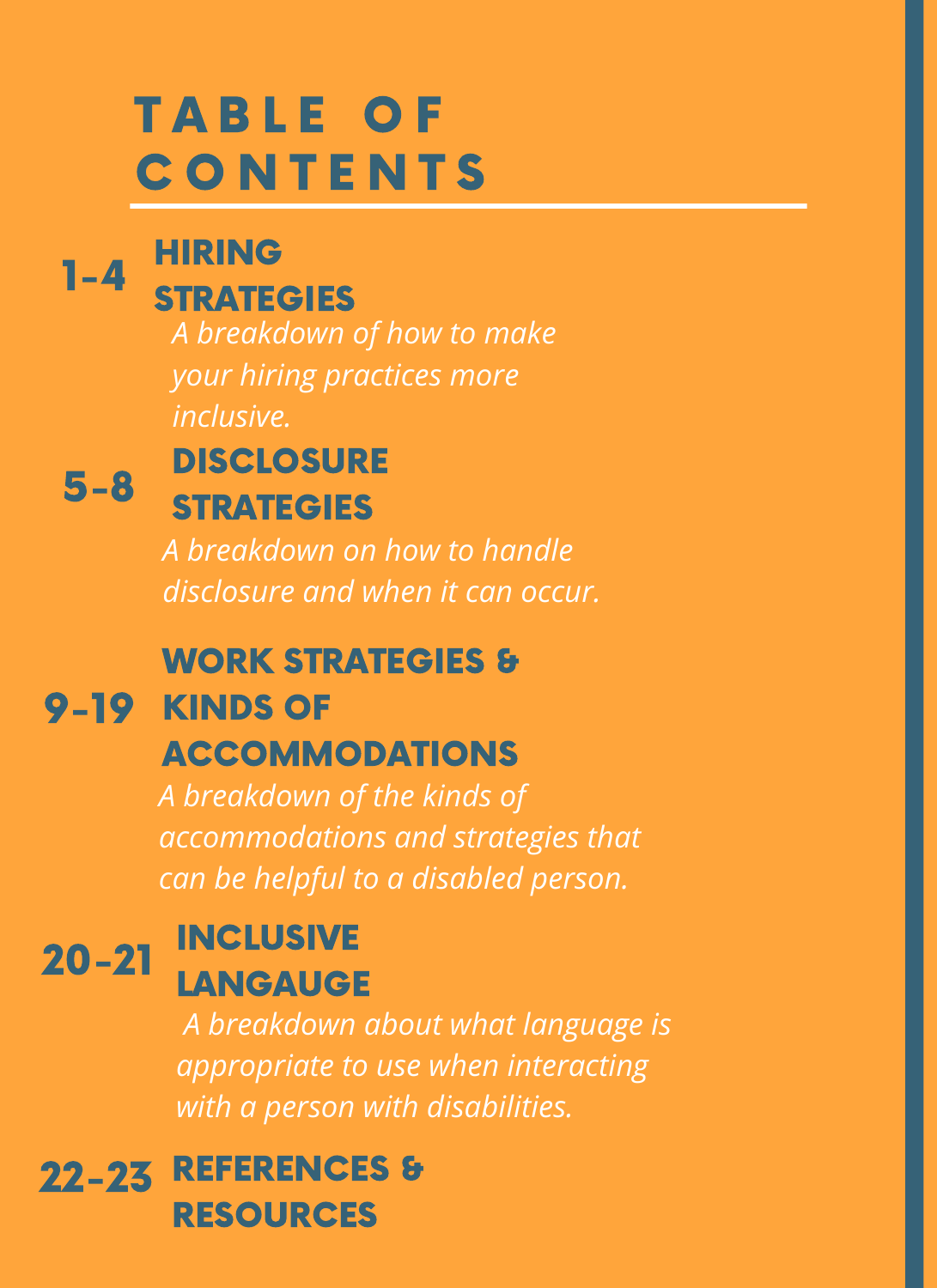Below are some tips and strategies to help you create an inclusive application and hiring processes.

1

### Writing Job Postings

- Use inclusive language
	- (see inclusive language section for more information).
- Ask for skills instead of certain experience for a certain number of years and provide alternate experiences that can be applied.
- Keep the posting concise and with a focus on essential job duties and qualifications.
	- This should not be an extensive wish list of what an employer thinks an ideal employee is.
- Always include a diversity, inclusion, and equity statement, as well as an accommodation statement, which includes contact info of person to contact to request accommodations.
- Applications and postings should be in accessible formats and job portals.
	- Eg accessible PDFs, different submissions like audio, using disability job platforms such as Disabilities Jobs Canada to connect with potential candidates and ect.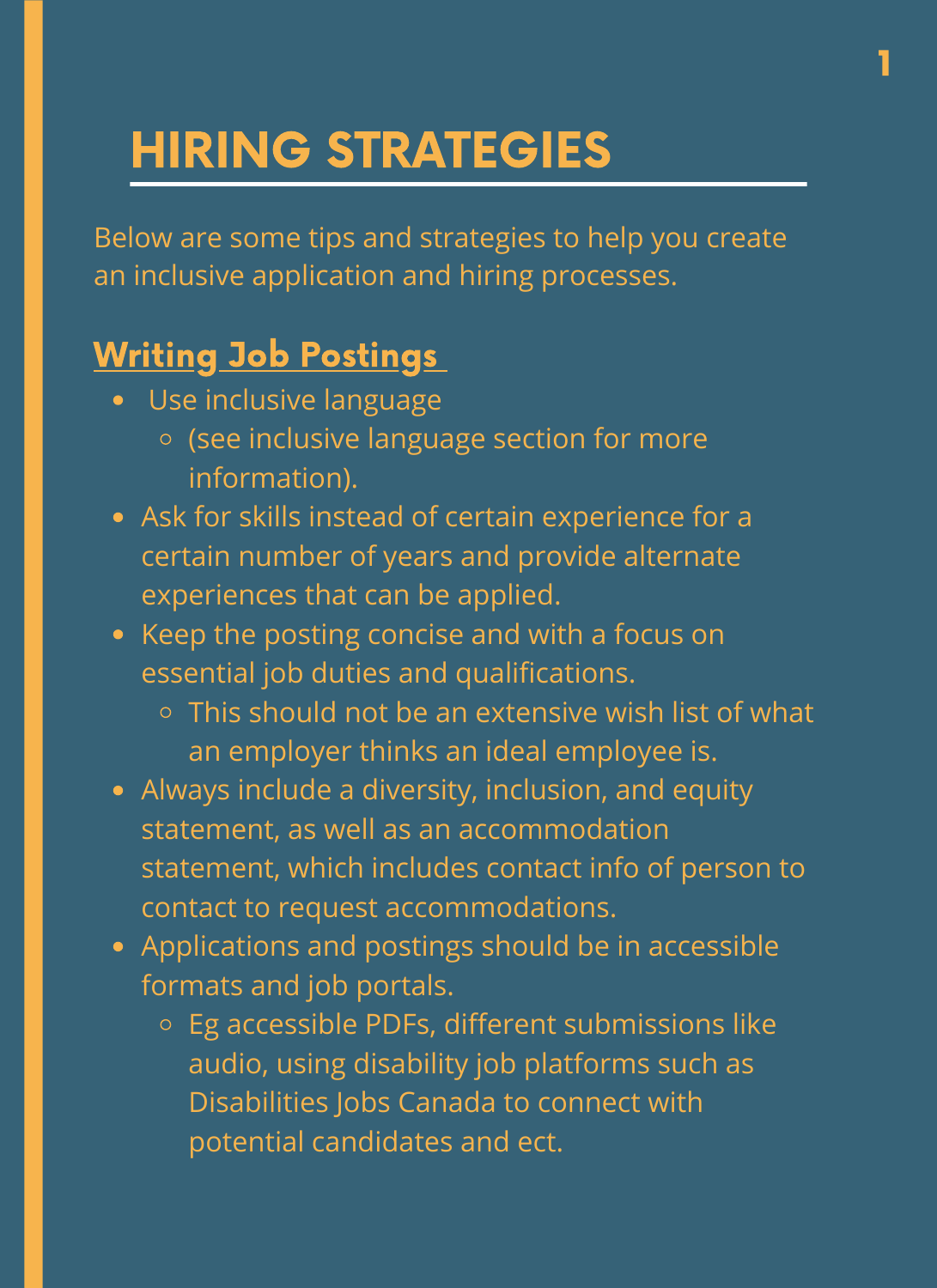### **Preparing for the Interview**

### Virtual Interviews

- o Have live close captions available
- When orally asking questions provide the questions written in the chat bar as well for the interviewee to read
- o Speak slowly and clearly
- o Have a clean background with minimal distractions
- Ensure all questions are focused on the job and essential to the position
- o Provide interview details ahead of time
	- **eg: platform being used, time of interview, length of** interview, ect

#### Accommodations

- Asking all candidates if they need accommodations
- o Provide interview questions in advance
- o Ensure organization is accessible to all
	- **eg: virtual interviews, or a space that has accessible** washroom/parking/clear pathways throughout
- Discuss with front office staff how to accommodate all people and ensure they are up to date on disability training and professionalism surrounding people with disabilities
- Ask questions about HOW the applicant will complete the tasks assigned to them as this focuses on skills.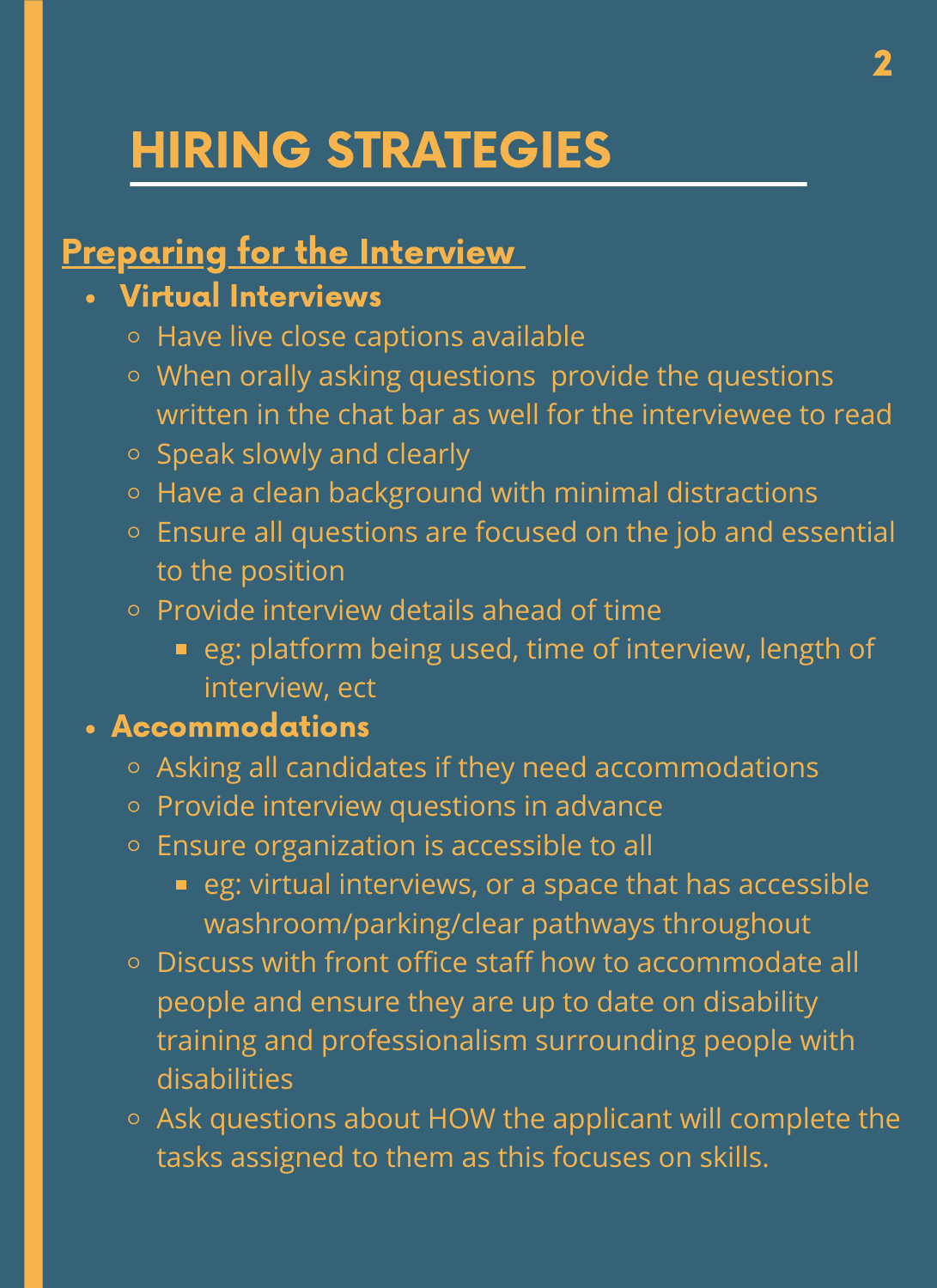- Review up to date policies to remember what  $\circ$ exactly what you can and what you cannot ask
	- **You will never know when you will be** interviewing a person with a disability

### Following Up

- Use inclusive language
	- **Eg.** Avoid using terms such as inspirational/brave/courageous, anything in regards to limiting someone based on their disability and reinforcing the idea that they are not capable
- $\circ$  Be to the point and transparent
- o If rejecting, provide feedback on what they did well and what they can work on for next time

### Pre-onboarding

- o Assign someone to help the employee through their training (a coach)
- Provide a tour
- $\circ$  Set up introductions with team members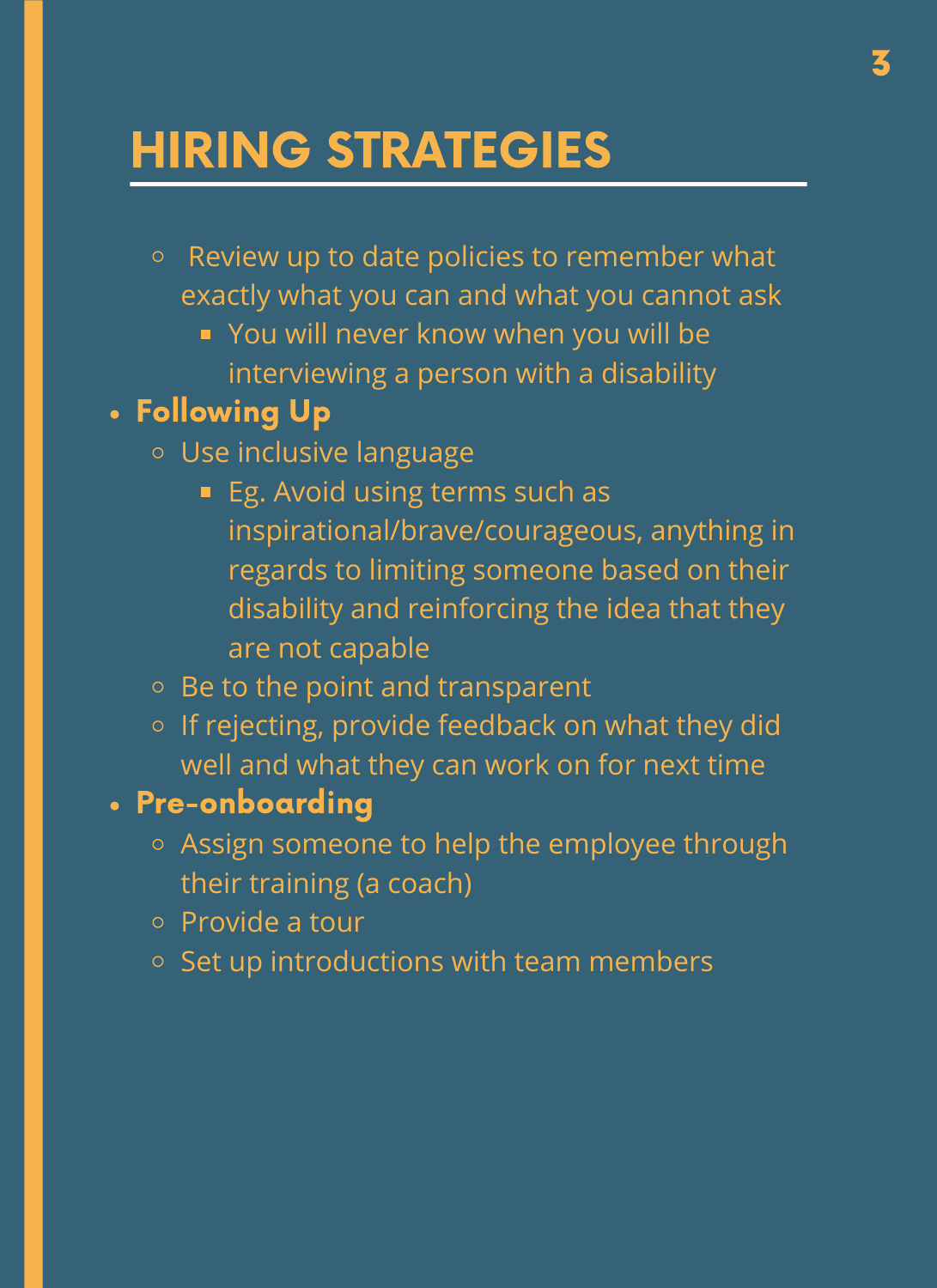- Go over important policies and procedures
- Give an introduction to basic job duties on first day and continue as the week progresses
- $\circ$  Give the new team members time to get assimilated and comfortable in the environment
- $\circ$  If there are any new software/applications involved in training, teach them how to use it

#### Probationary Period

- o Provide regular assistance when required
- Arrange regular check-ins to aid in areas the new hire may be struggling
- o Provide positive feedback and appreciation for work being well done to increase morale
	- Also provide constructive feedback when necessary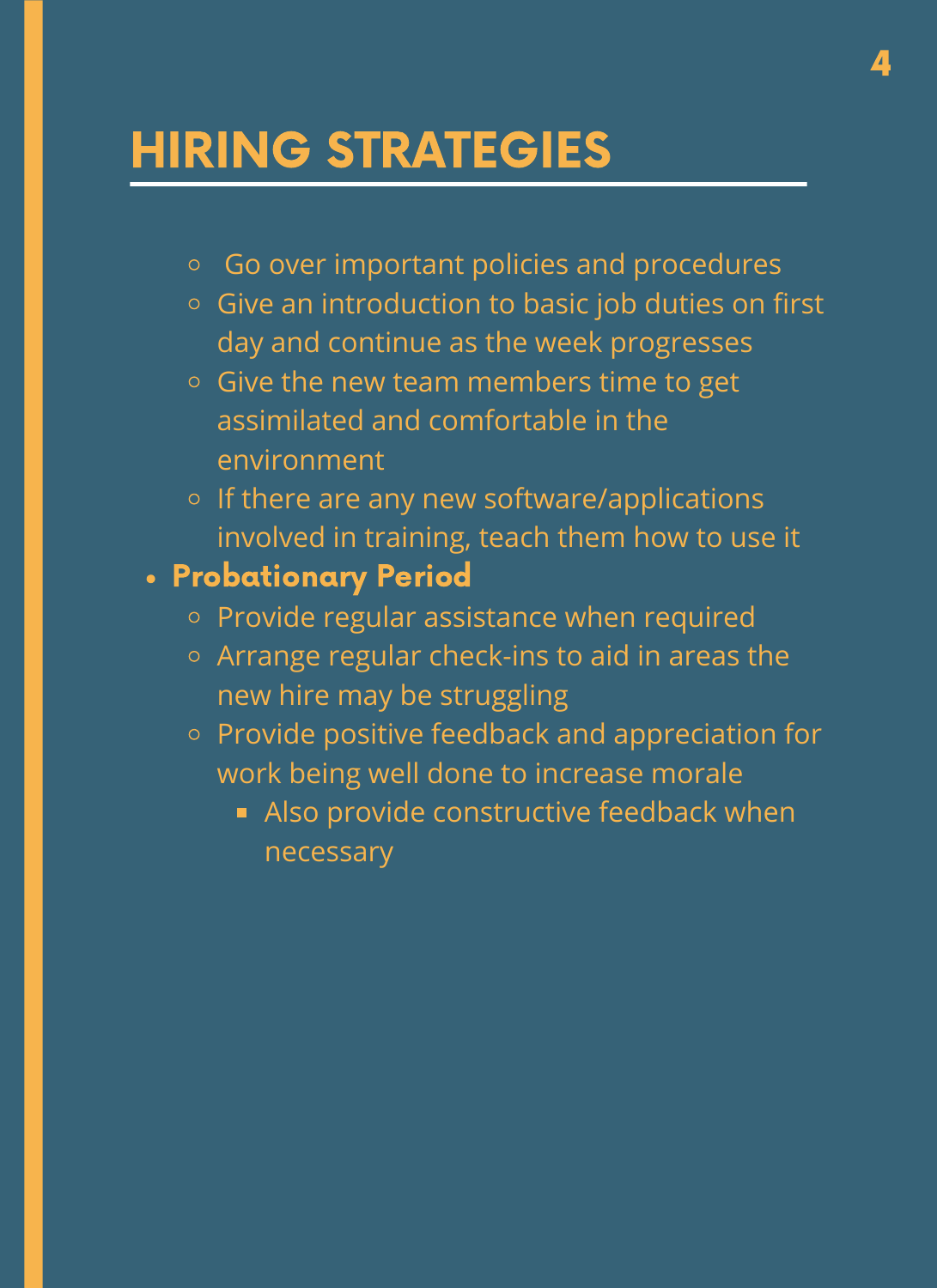When someone discloses they have a disability, they may be afraid of judgement and lack of understanding by hiring managers or companies. The following are suggestions and guidance on how to accommodate when they are discussing their disability.

Keep in mind that you cannot force someone to disclose their disability, as it is their personal decision to disclose. By using these strategies mentioned above it will create a more welcoming environment that people may feel more open to disclose their disability and related challenges.

It is also important to never assume or compare one person's disability to others as it is uniquely experienced by each individual who lives with their disability. Finally and most importantly, when someone does disclose their disability at any point, be sure to thank them as they are being vulnerable and expecting you to help them with their needs.

On the next page we discuss a breakdown of where you can expect to see disclosure and tips on how you should handle it.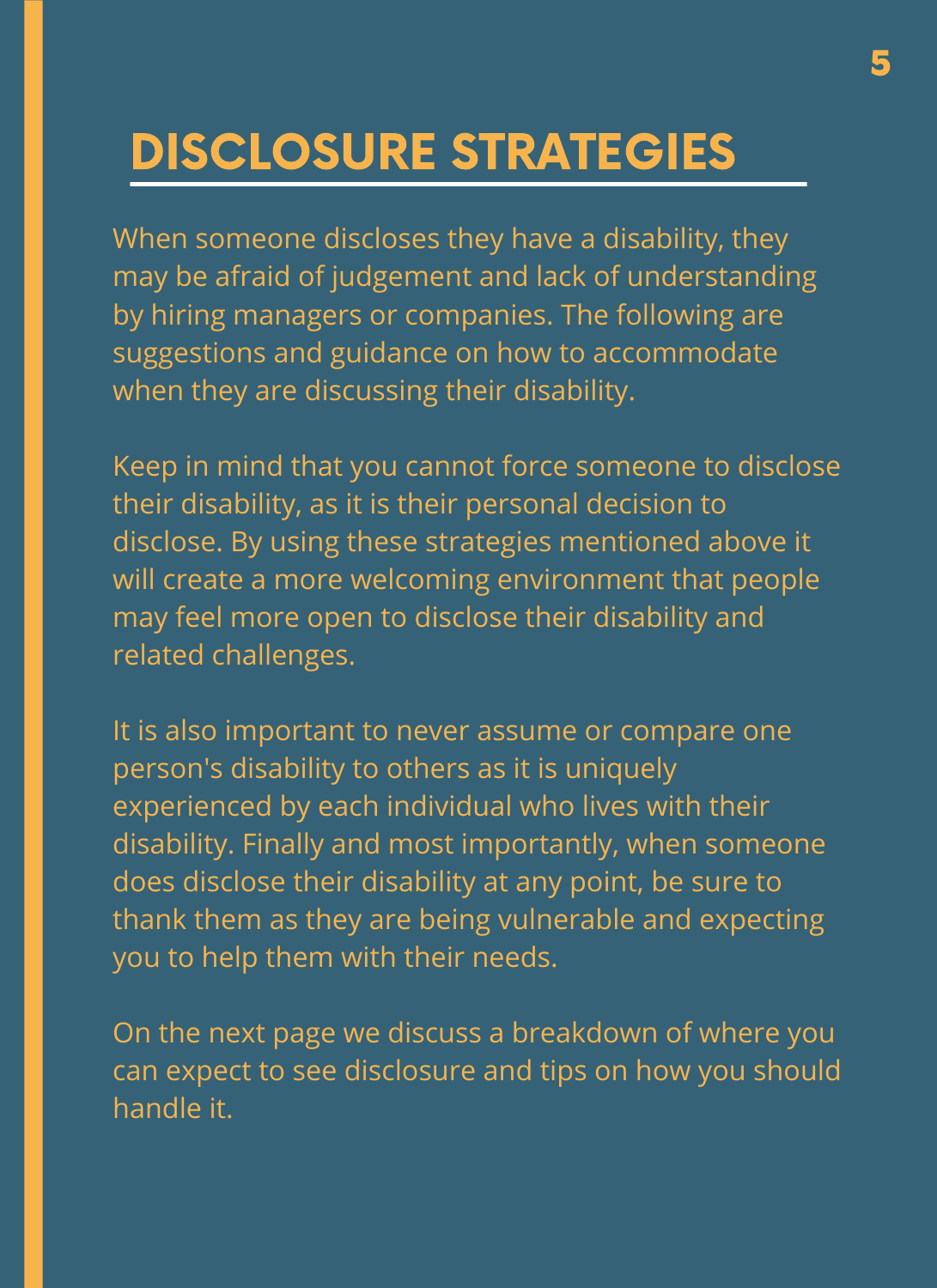#### **Disclosure at Varying Points**

A person may disclose at different points ( depending on their comfort level) in the application and hiring process, so it is important to be understanding. You may see disclosures in the following areas:

- Application: In The Applicant's Resume or Cover Letter
	- Tip: By having an accessibility and inclusion statement in place as well as your job posting being offered in accessible formats ( and having a statement about who to contact if you require accommodations), applicants seeing these components may feel comfortable enough to disclose during this step of the hiring process. This will allow you to prepare to make any accommodations necessary to ensure spaces are accessible and any other modifications can be put in place, in advance.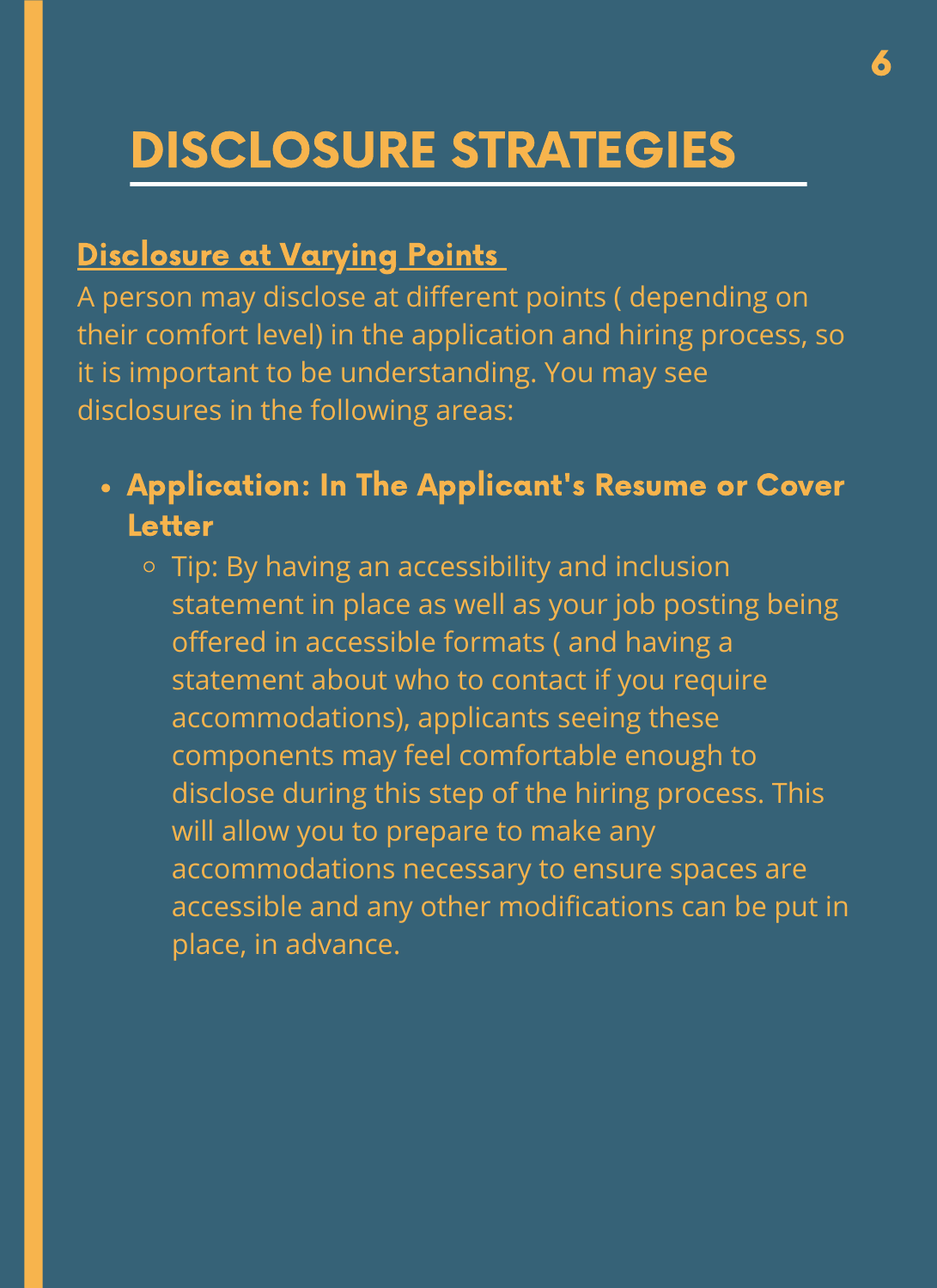- When Interview is Scheduled or After the Interview is Scheduled
	- Tip#1: If disclosure occurs during this point in the hiring process, be sure to be understanding and potentially find an accessible space for said person's interview
		- **Example 3 random** eg utilize Google Meets as it offers live closed captions
	- Tip#2: At this point, the employer should be open minded about the type of person they will be interviewing, so keep in mind that diversity is a good thing and will be beneficial to the company.

#### During the Interview/When Meeting

- o Tip: If a candidate discloses their disability during the interview, be very careful about the wording you use when acknowledging their disability and asking about what accommodations will be needed. This is important because you could unconsciously be making a rude comment or assumption, depending on the wording of your response which can result in the candidate feeling uncomfortable.
	- For example, after a candidate discloses, a possible question could be what strategies the candidate has in place to cope with their disability. It is important to ask questions that begin with what or how.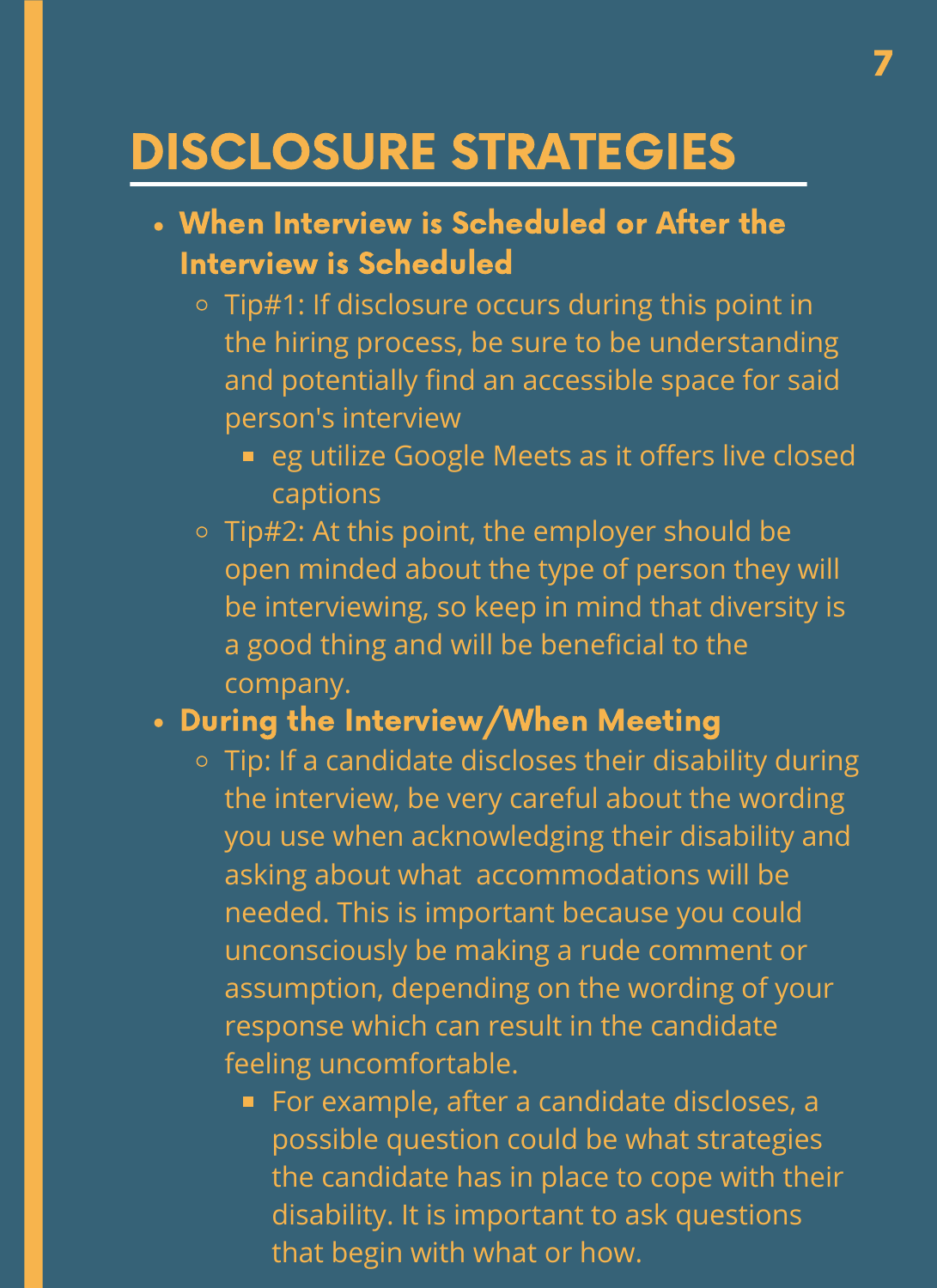- For example, "What can the business do to accommodate you?","How have you coped with your disability in other work environments?", and " What strategies do you have in place?".
- **You should not use words like "do".** 
	- For example, "Do you have a plan in place to deal with your disability?". By asking this, you are implying the candidate does not have a strategy or plan. This is something the candidate has been living with and they know what aids them so it can be insulting to ask if they know how to help themselves.

#### After Receiving & Accepting a Job Offer

- $\circ$  Tip#1: Thank them for sharing personal information and it is a positive sign that the person feels comfortable in the environment/company culture they are in.
	- **After learning about the person's disability, it is** important to find out how you can help and what accommodations are needed.
- o Tip #2: After disclosure it is important to remember that you have a duty to accommodate the person's needs. You both have to work together to make a plan that works for the individual needs and if necessary include the person's medical professional.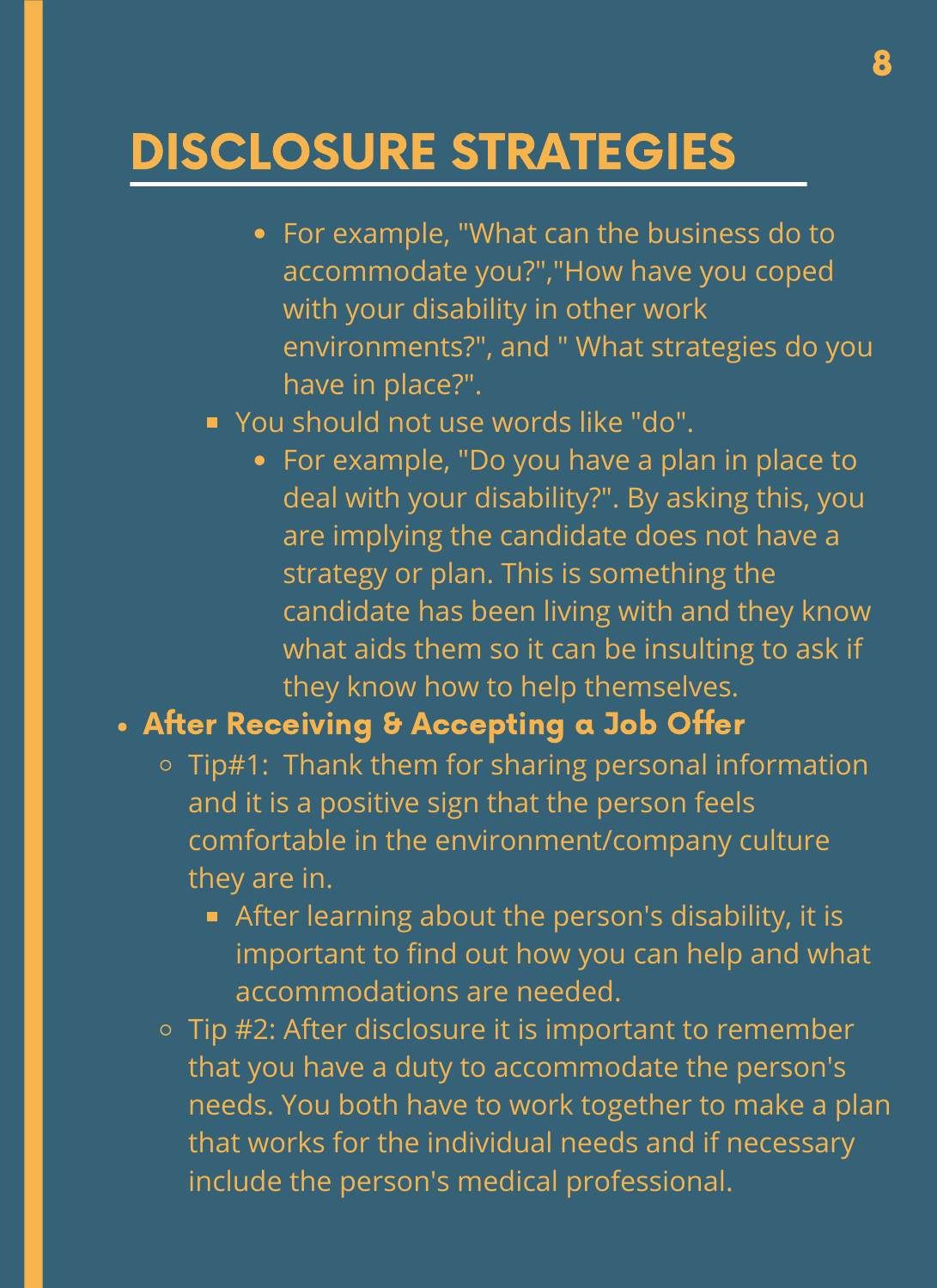## **WORK STRATEGIES & KINDS** OF ACCOMMODATIONS

The organizer on the next page showcases the accommodations that can be used assist someone with various disabilities.

Please keep in mind that some of these are intersectable with other disabilities and ultimately each person is different and may require varying accommodations.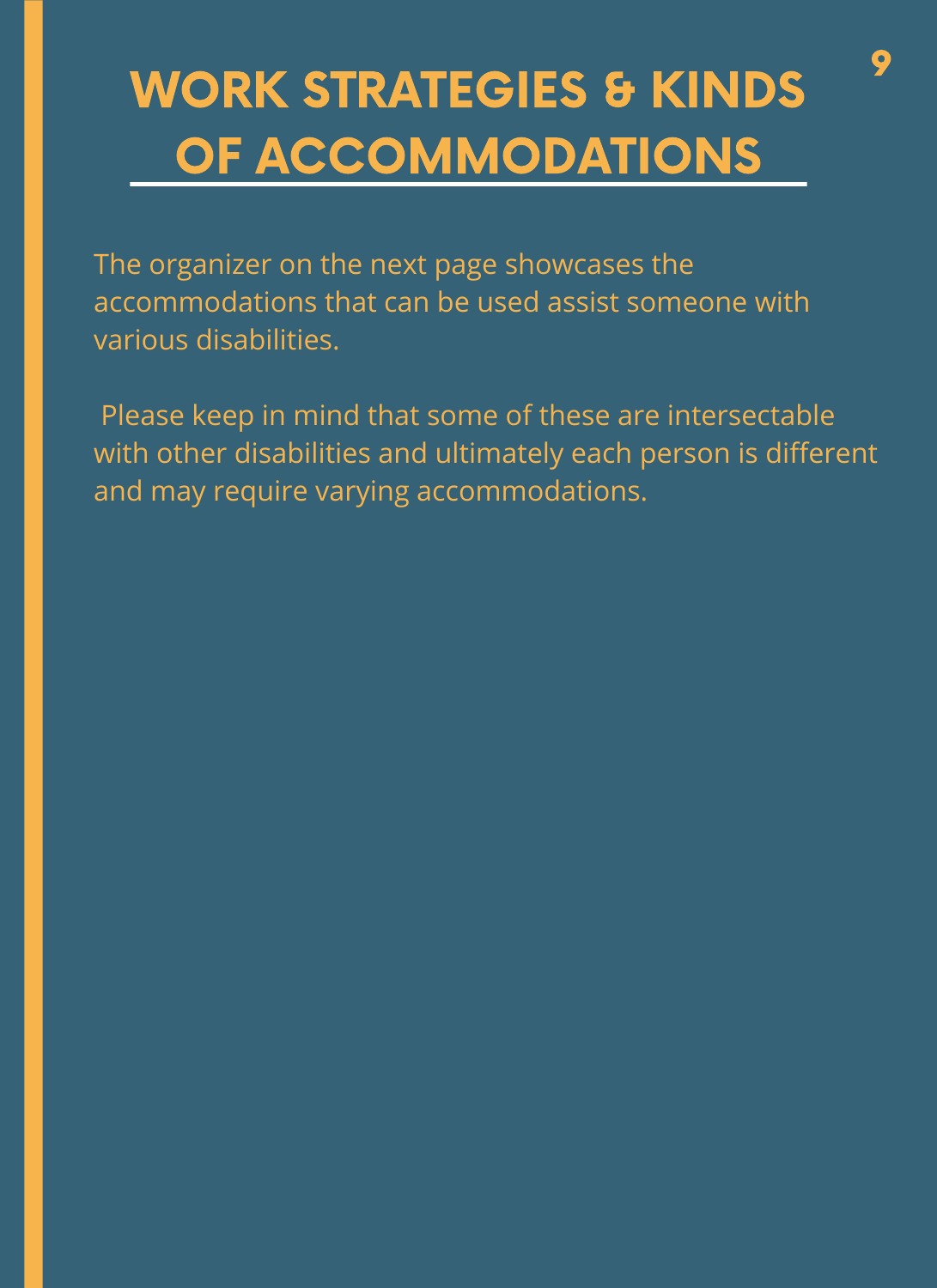| <b>KIND OF</b><br><b>DISABILITY</b>                           | <b>RELATED</b><br><b>ACCOMMODATIONS</b>                                                                                                                                                                                                                                                                                                                                                                                                 |
|---------------------------------------------------------------|-----------------------------------------------------------------------------------------------------------------------------------------------------------------------------------------------------------------------------------------------------------------------------------------------------------------------------------------------------------------------------------------------------------------------------------------|
| <b>Physical &amp;</b><br><b>Mobility</b><br><b>Disability</b> | • Modified shifts<br>• Flexible work schedule<br>• Work from home/a permanent location<br>Frequent breaks/extended breaks<br>• Elimination or reassignment of non-<br>essential tasks<br>$\circ$ For example hiring a secretary that<br>has to be able to lift 20 lbs. This isn't<br>an essential task. The position's main<br>job is to do administration work and<br>provide excellent customer service.<br>• Individualized training |
|                                                               | ○ Training based on preferred learning<br>style is one example<br>• Modify job duties<br>Modify work environment/ physical<br>surroundings<br>• Clear paths for travel through workspace<br>• Assistive devices/modified equipment<br>Install carpets or non-slip strips to help<br>with movement<br>• Adjust height of shared items such as<br>photocopiers/printers                                                                   |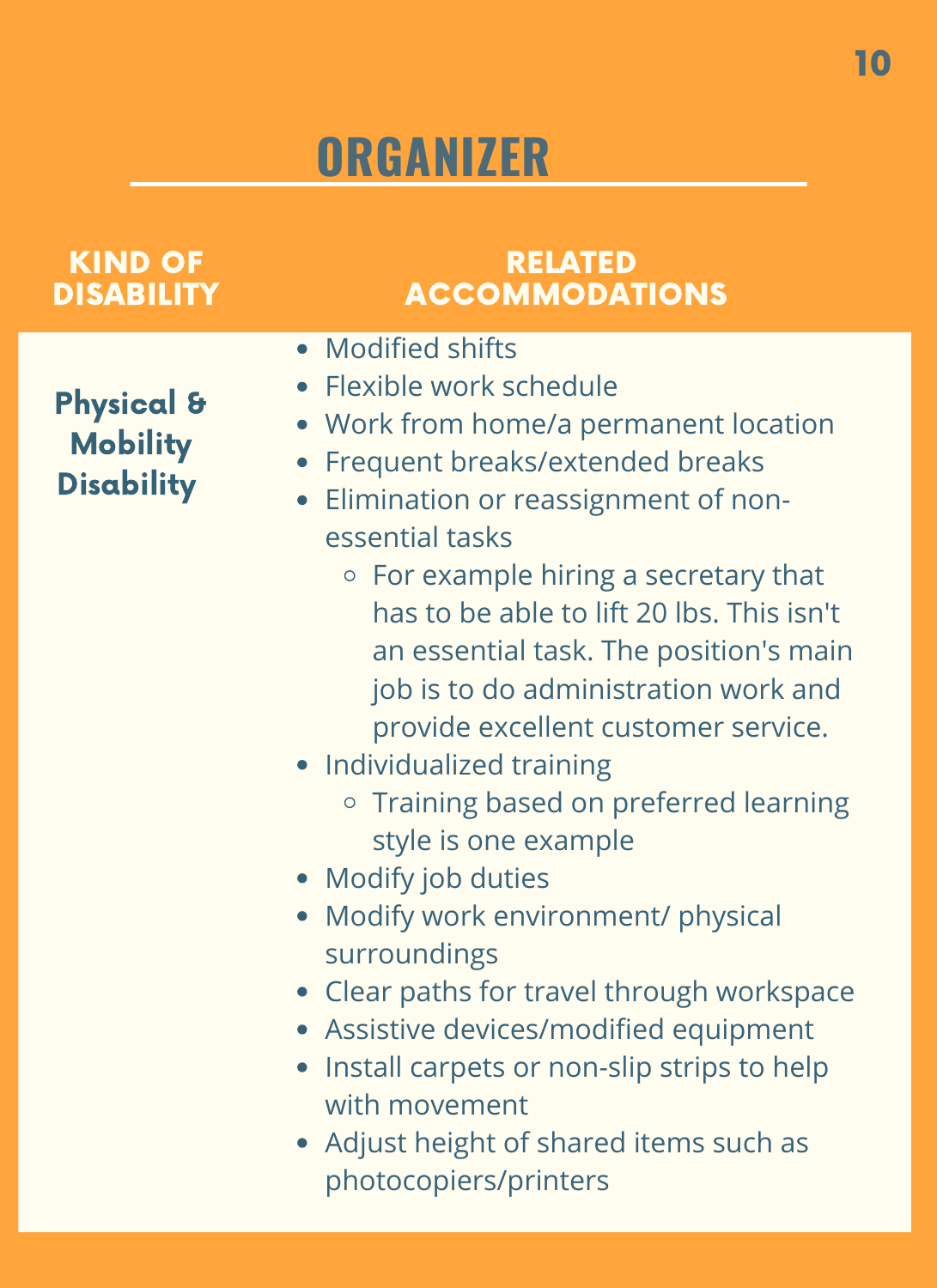### KIND OF **DISABILITY**

#### RELATED ACCOMMODATIONS

Physical & **Mobility** Disability

- Provide access to ramps and automatic door openers
- Accessible washroom that are gender neutral
- Modify keyboards
- Hands-free telephones or voice to text/text to voice translation
	- o Example: Software such as Dragon.
- Document holders to assist with typing
- Speech recognition software
	- o Example: Microsoft Word has speech to text options
- Modify lighting
- Relocate workstation to be closer with other required equipment/rooms
- Calming music via headphones
- Modify hallways/entrances to accommodate wheelchairs, scooters, and other mobility devices
- Accessible parking
- Accessible presentations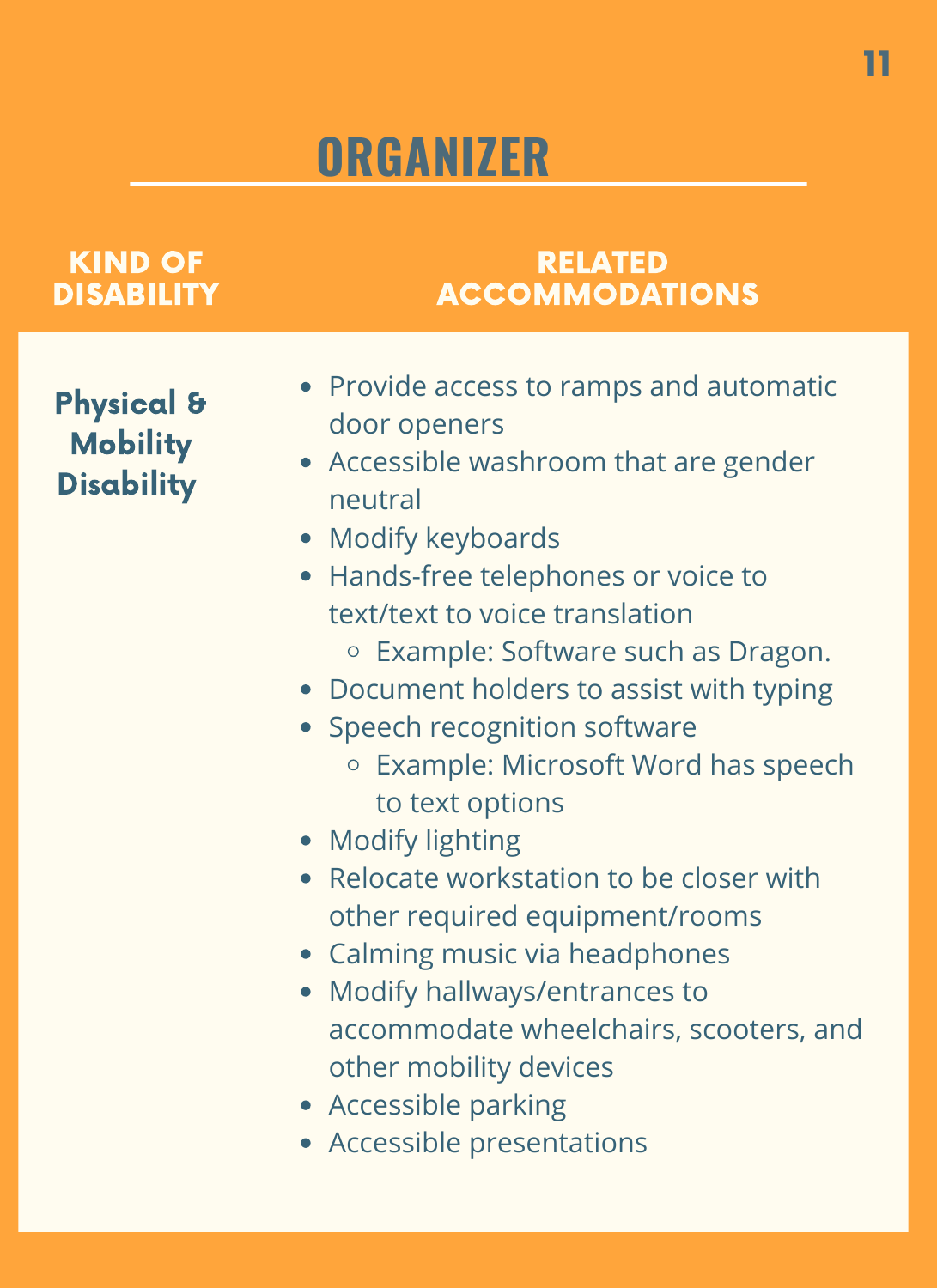| <b>KIND OF</b>                                                | <b>RELATED</b>                                                                                                                   |
|---------------------------------------------------------------|----------------------------------------------------------------------------------------------------------------------------------|
| <b>DISABILITY</b>                                             | <b>ACCOMMODATIONS</b>                                                                                                            |
| <b>Physical &amp;</b><br><b>Mobility</b><br><b>Disability</b> | ○ Example 1): Ensure font size and colour<br>contrast of presentation is at WAG<br>standards<br>○ Example 2) Widescreen monitors |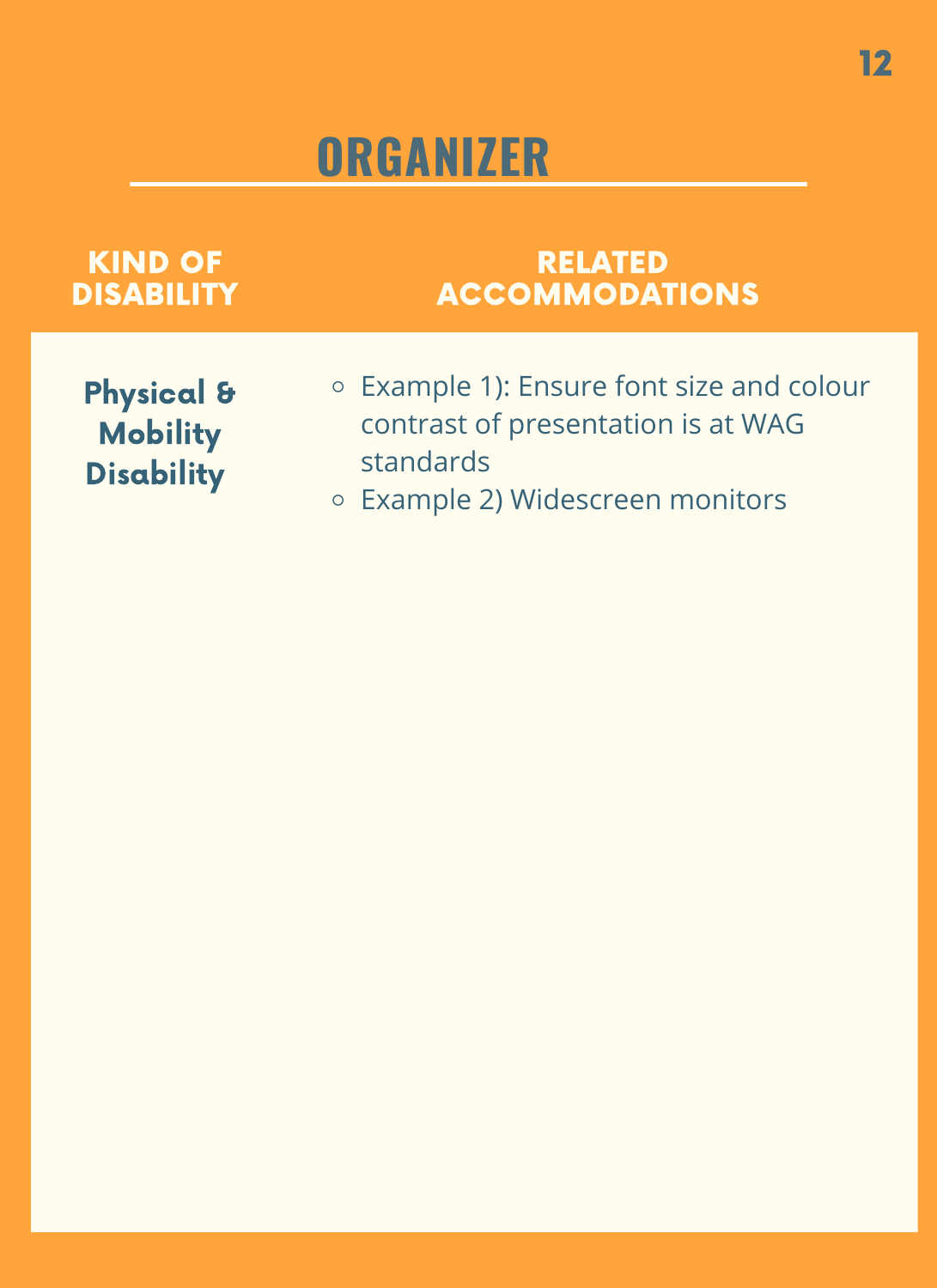| <b>KIND OF</b>                                                        | <b>RELATED</b>                                                                                                                                                                                                                                                                                                                                                                                                                                                                                                                                                                                                                                                                                                                                     |
|-----------------------------------------------------------------------|----------------------------------------------------------------------------------------------------------------------------------------------------------------------------------------------------------------------------------------------------------------------------------------------------------------------------------------------------------------------------------------------------------------------------------------------------------------------------------------------------------------------------------------------------------------------------------------------------------------------------------------------------------------------------------------------------------------------------------------------------|
| <b>DISABILITY</b>                                                     | <b>ACCOMMODATIONS</b>                                                                                                                                                                                                                                                                                                                                                                                                                                                                                                                                                                                                                                                                                                                              |
| Neurodiversity,<br>Learning<br><b>Disability &amp;</b><br><b>ADHD</b> | • Modified shifts and/or job duties<br>• Flexible work schedule<br>• Work from home/flexible work<br>locations<br>• Job sharing<br>$\bullet$ Job coach<br>• Peer mentoring<br>• Elimination or reassignment of non-<br>essential tasks<br>• Individualize training based on<br>preferred learning style<br>• Minimize distractions<br>• Additional training<br>• Written job instructions<br>Example: This can be done by<br>$\bigcirc$<br>utilizing platforms such as Asana<br>or Monday can help with this as it<br>allows you to set due dates,<br>breakdown tasks into subtasks,<br>and allows you to keep track of<br>progress, helping other prioritize<br>and schedule out their day<br>• Modify work environment/ physical<br>surroundings |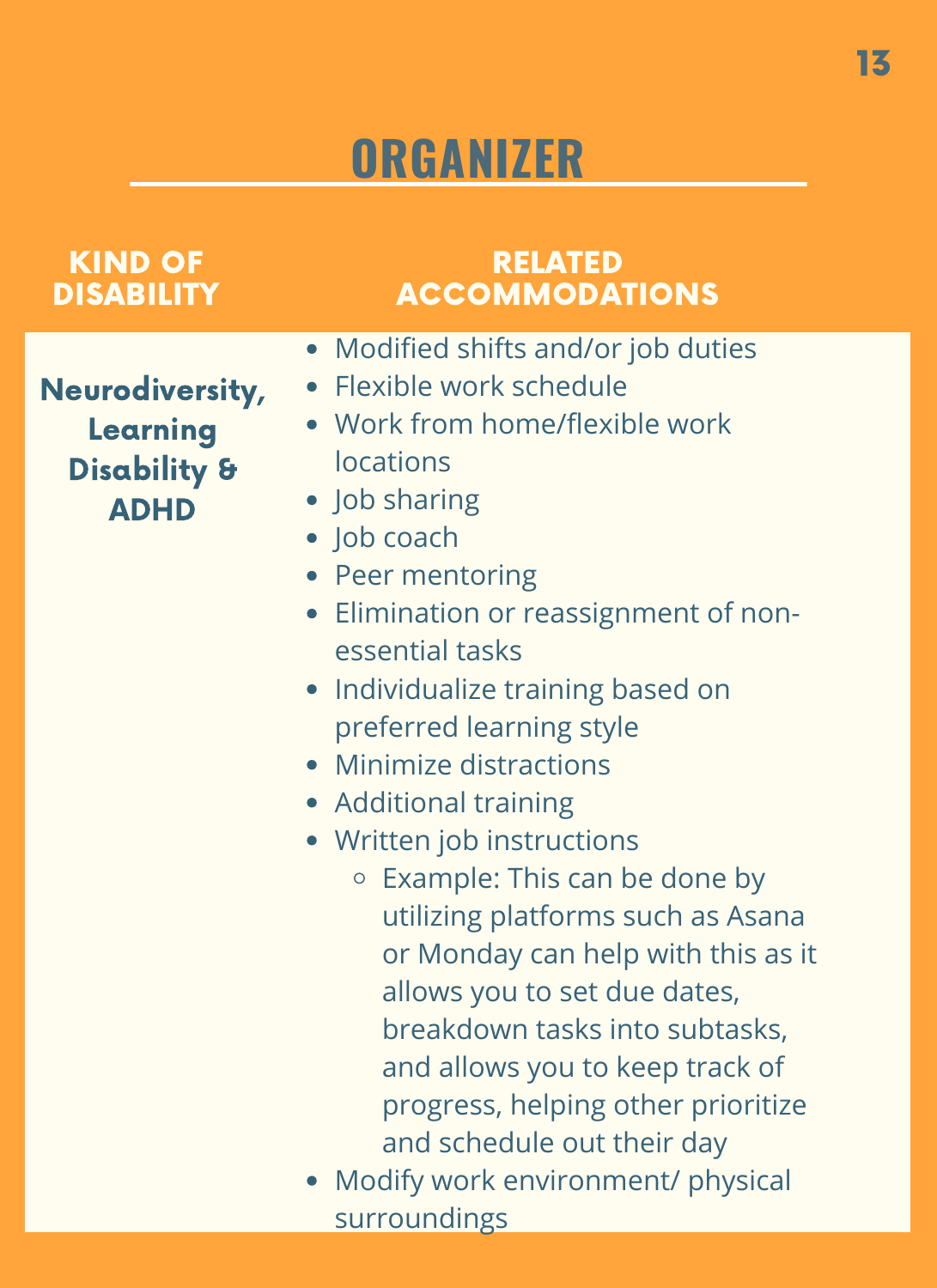### KIND OF DISABILITY

### RELATED ACCOMMODATIONS

- Neurodiversity, Learning Disability & ADHD
- Modify lighting
- Reduce background noise
- Earplugs to reduce noise distractions
- Eliminate/minimize scents
- Accessible presentation materials
	- Example 1) : Give PDF or excel slides out in advance
	- Example 2) : Provide written transcriptions afterwards of what is said in the presentation
- Recording devices for instructions or meetings
	- Examples: Software/applications like Otter.Ai. transcribes and records all of your meetings or utilizing audio recorders on your phone
- Hands-free telephones or voice to text/text to voice translation
	- Example: Software such as Dragon or WordQ
- Speech recognition software
	- o Example: Microsoft Word has speech to text options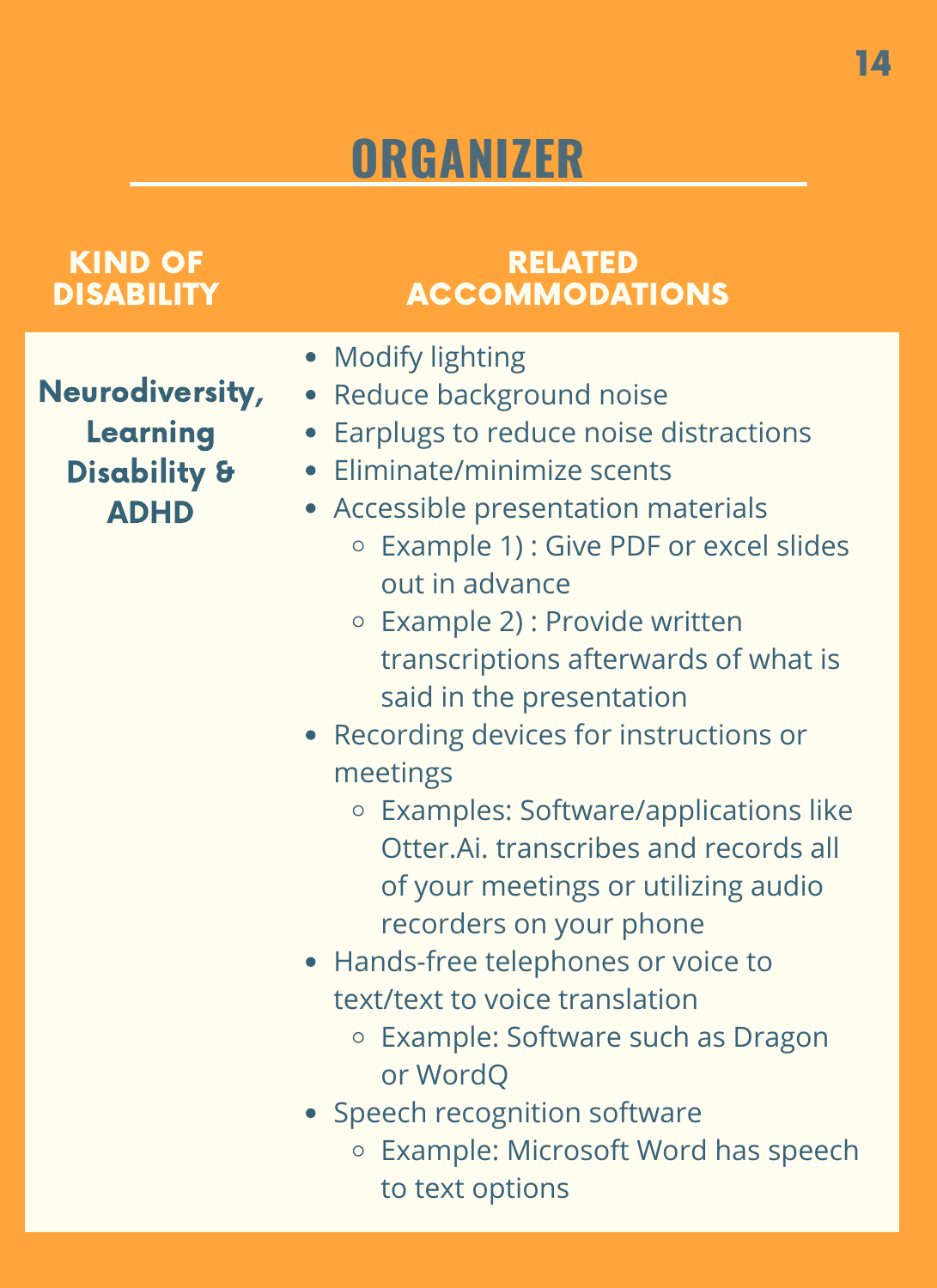| <b>KIND OF</b><br><b>DISABILITY</b>     | <b>RELATED</b><br><b>ACCOMMODATIONS</b>                                                                                                                                                                                                                                                                                                                                                                                                                                                    |
|-----------------------------------------|--------------------------------------------------------------------------------------------------------------------------------------------------------------------------------------------------------------------------------------------------------------------------------------------------------------------------------------------------------------------------------------------------------------------------------------------------------------------------------------------|
| <b>Blind &amp; Low</b><br><b>Vision</b> | • Modify keyboards<br>$\bullet$ Job coach<br>• Peer mentoring<br>• Elimination or reassignment of non-<br>essential tasks<br>• Modified shifts<br>• Flexible work schedule<br>• Work from home<br>• Job sharing<br>• Split shifts<br>• Scheduling work at only one location<br>• Frequent breaks<br>• Individualize training<br>• Maximize employee's strengths<br>• Additional training<br>Modify job duties<br>• Modify work environments/ physical<br>surroundings<br>• Modify lighting |
|                                         |                                                                                                                                                                                                                                                                                                                                                                                                                                                                                            |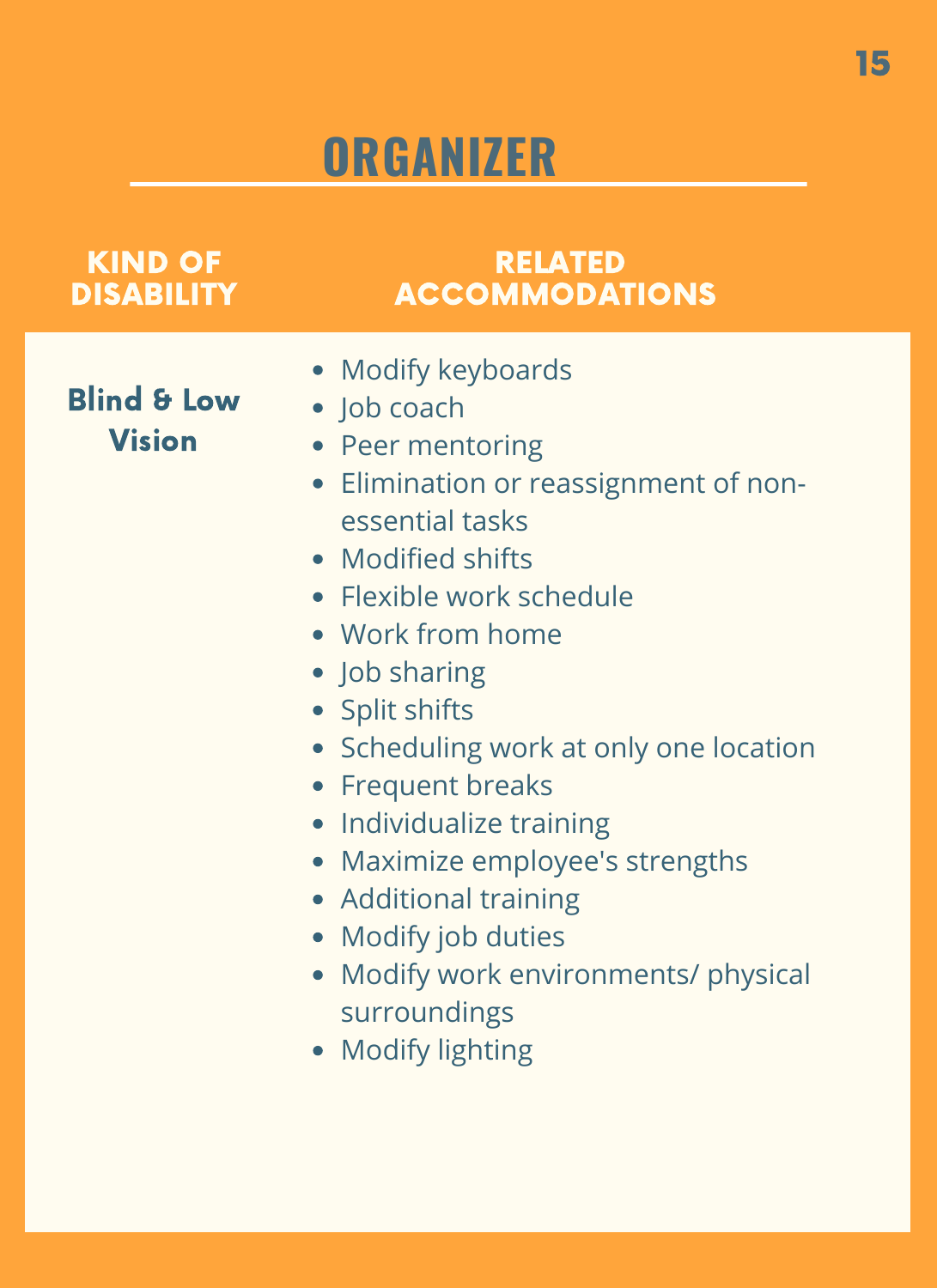| <b>KIND OF</b>                          | <b>RELATED</b>                                                                                                                                                                                                                                                                                                                                                                                                                                                                                                                                                                                                                                                                                       |
|-----------------------------------------|------------------------------------------------------------------------------------------------------------------------------------------------------------------------------------------------------------------------------------------------------------------------------------------------------------------------------------------------------------------------------------------------------------------------------------------------------------------------------------------------------------------------------------------------------------------------------------------------------------------------------------------------------------------------------------------------------|
| <b>DISABILITY</b>                       | <b>ACCOMMODATIONS</b>                                                                                                                                                                                                                                                                                                                                                                                                                                                                                                                                                                                                                                                                                |
| <b>Blind &amp; Low</b><br><b>Vision</b> | • Clear paths for travel through<br>workspace<br>○ Example: Contrasting colors for<br>flooring, like light strips to mark<br>where stairs or carpet begins<br>and ends.<br>• Magnify written material using<br>magnifiers<br>• Recording devices for instructions or<br>meeting minutes<br>• Screen readers or magnifiers for<br>large print or low vision<br>• Accessible parking spaces<br>• Accessible presentation materials<br>○ Example 1): Give PDF or excel<br>slides out in advance<br>$\circ$ Example 2): Have closed<br>captions and audio description<br>on any material utilized<br>$\circ$ Example 3): Provide Alt text for<br>photos as well as photo<br>descriptions below the photo |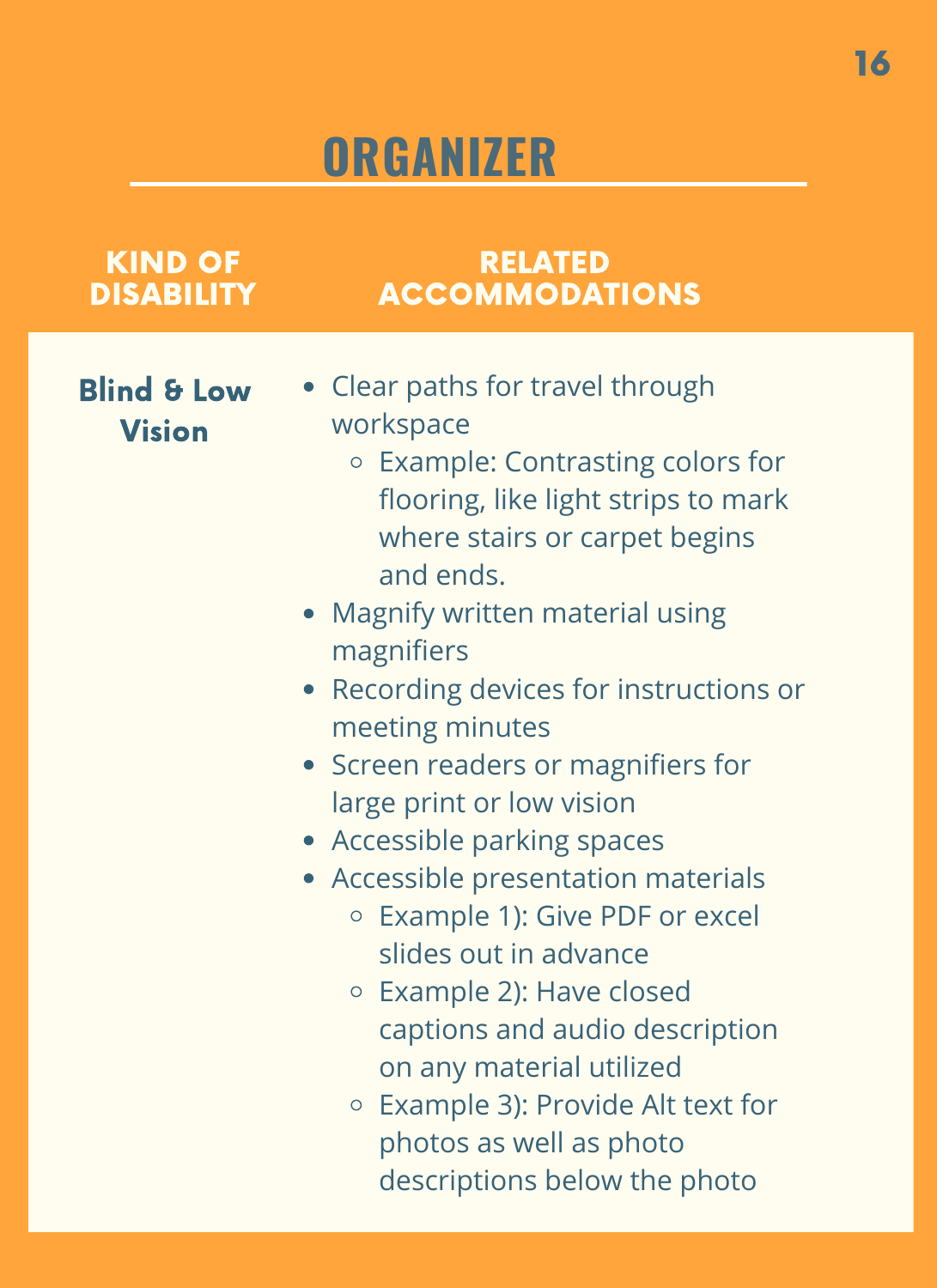#### KIND OF **DISABILITY**

#### RELATED ACCOMMODATIONS

### Blind & Low Vision

- Example 4): Provide written transcriptions afterwards of what is said in the presentation in braille or large print
- Wide screen & large monitors
	- o Example: For those who use magnifiers
- Low glaring light, natural lighting, or brighter lighting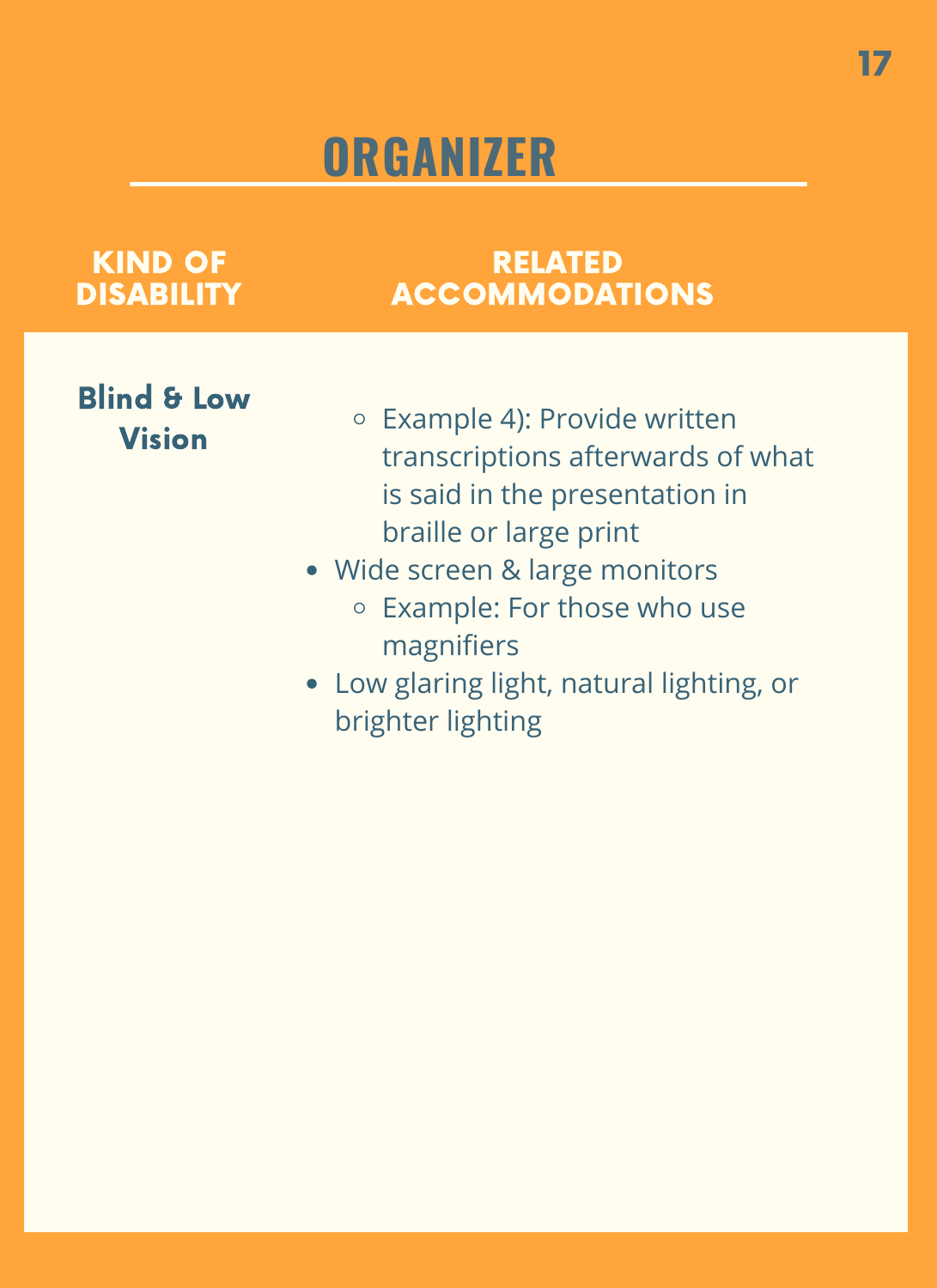#### KIND OF **DISABILITY**

#### RELATED ACCOMMODATIONS

Deaf & Hard of Hearing (HOH)

- Sign language interpreters
- Accessible presentation materials
	- Example 1): Give PDF or excel slides out in advance
	- o Example 2): Have closed captions on any video material utilized
	- Example 3): Provide written transcriptions afterwards of what is said in the presentation
- Job coach
- Peer mentoring
- Elimination or reassignment of nonessential tasks
- Individualized training
	- Example: training based on preferred learning style
- Reduce background noise
- Wear transparent face shields or masks for lip readers (covid related)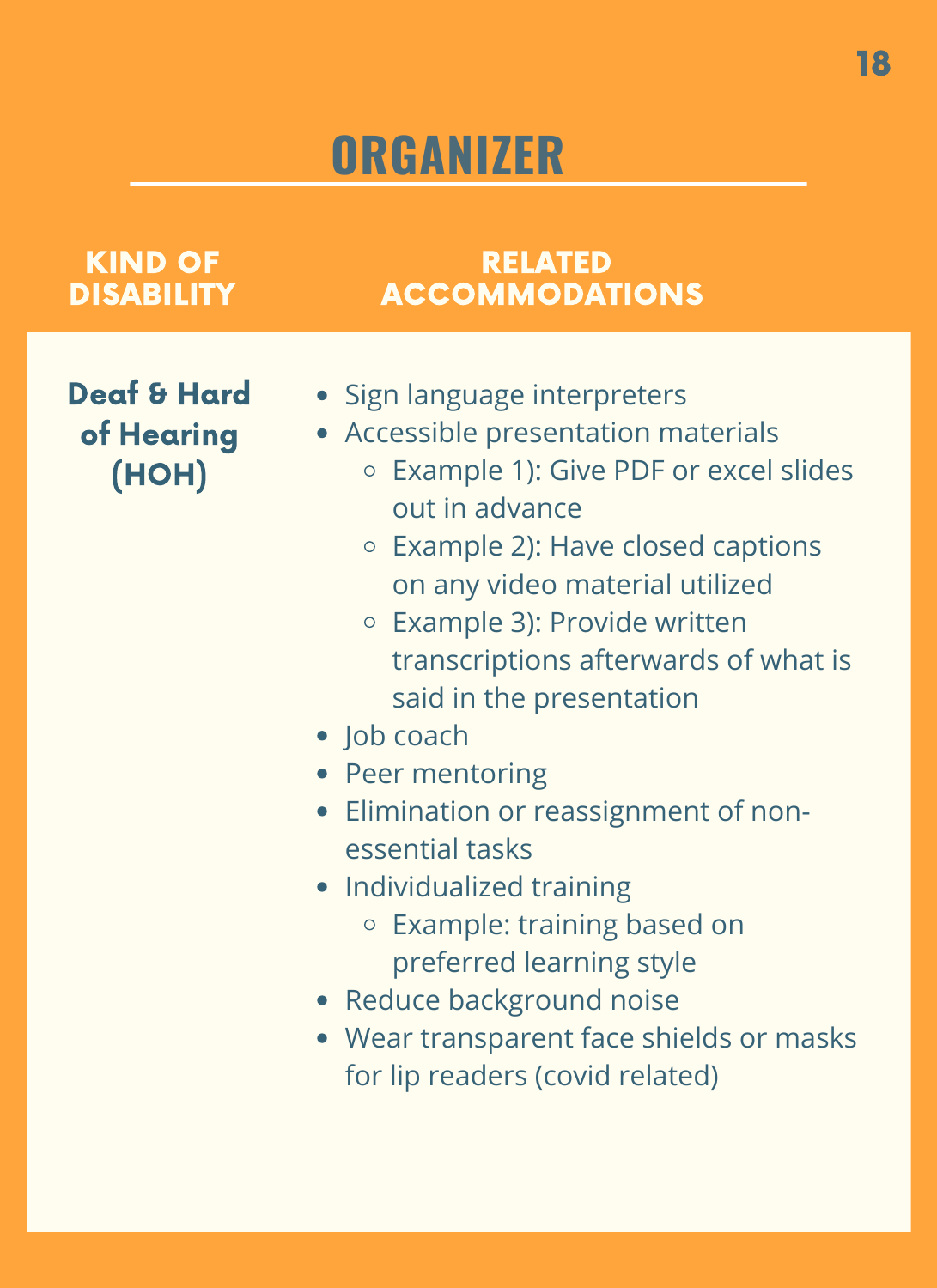| KIND OF                                       | RELATED                                                                                                                                                                                                                                                                                                                                               |
|-----------------------------------------------|-------------------------------------------------------------------------------------------------------------------------------------------------------------------------------------------------------------------------------------------------------------------------------------------------------------------------------------------------------|
| <b>DISABILITY</b>                             | <b>ACCOMMODATIONS</b>                                                                                                                                                                                                                                                                                                                                 |
| <b>Deaf &amp; Hard</b><br>of Hearing<br>(HOH) | • Recording devices for instructions or<br>meetings<br>○ Example: Software/applications<br>like Otter Ai, transcribes and<br>records all of your meetings.<br>• Video remote interpreting<br>• Voice carry-over telephone<br>• Modified shifts<br>• Reduced hours<br>• Flexible work schedule<br>• Work from home/permanent location<br>• Job sharing |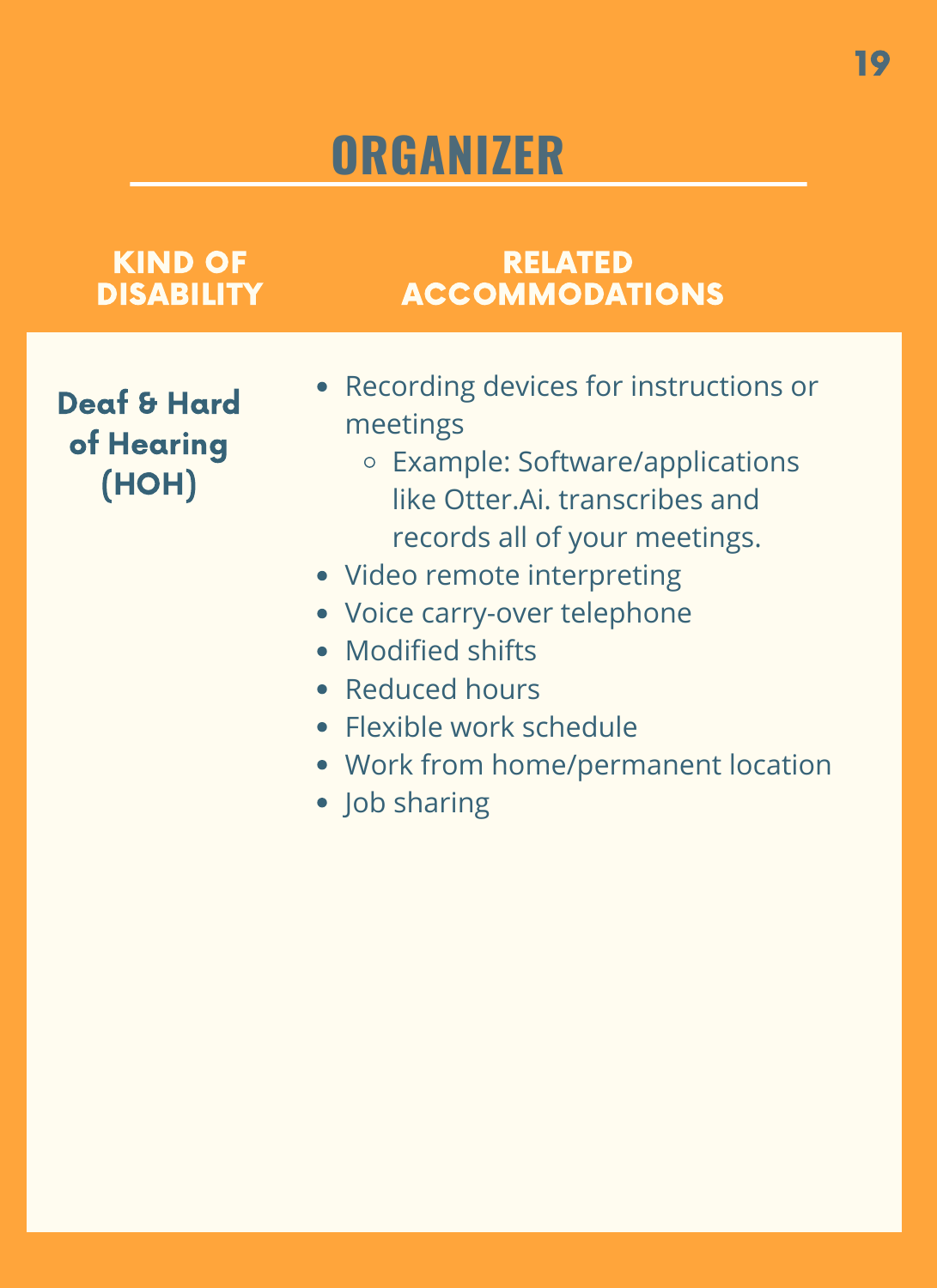## INCLUSIVE LANGAUGE

Below are some tips to help you communicate properly and inclusively to people who live with a disability.

### **Tips**

- When referring to a person with a disability, do not focus on their disability ( when it is not necessary) or limit them to their disability
- Always speak directly to the person with a disability rather than a companion
- Offer assistance but do not provide it without consent
- Be considerate of extra time the person may need. It may take longer for them to process what you are saying
- Do not use language that can be interpreted as condescending, pitiful or a sense of inferiority, this includes but is not limited to "suffers from", "unfortunate", "burden", "sick", ect.
	- $\circ$  Note: This is important because you do not want to limit people to their disability. They are not unfortunate, they are not sick. Please keep in mind this is someone's identity and people take pride in their disability. By using language like " you are so brave" you are making it seem like they are doing something amazing by being themselves which reinforces the limiting belief that people with disabilities are not as capable as others. Therefore, remember that people with disabilities are inherently worthwhile, just like everyone else.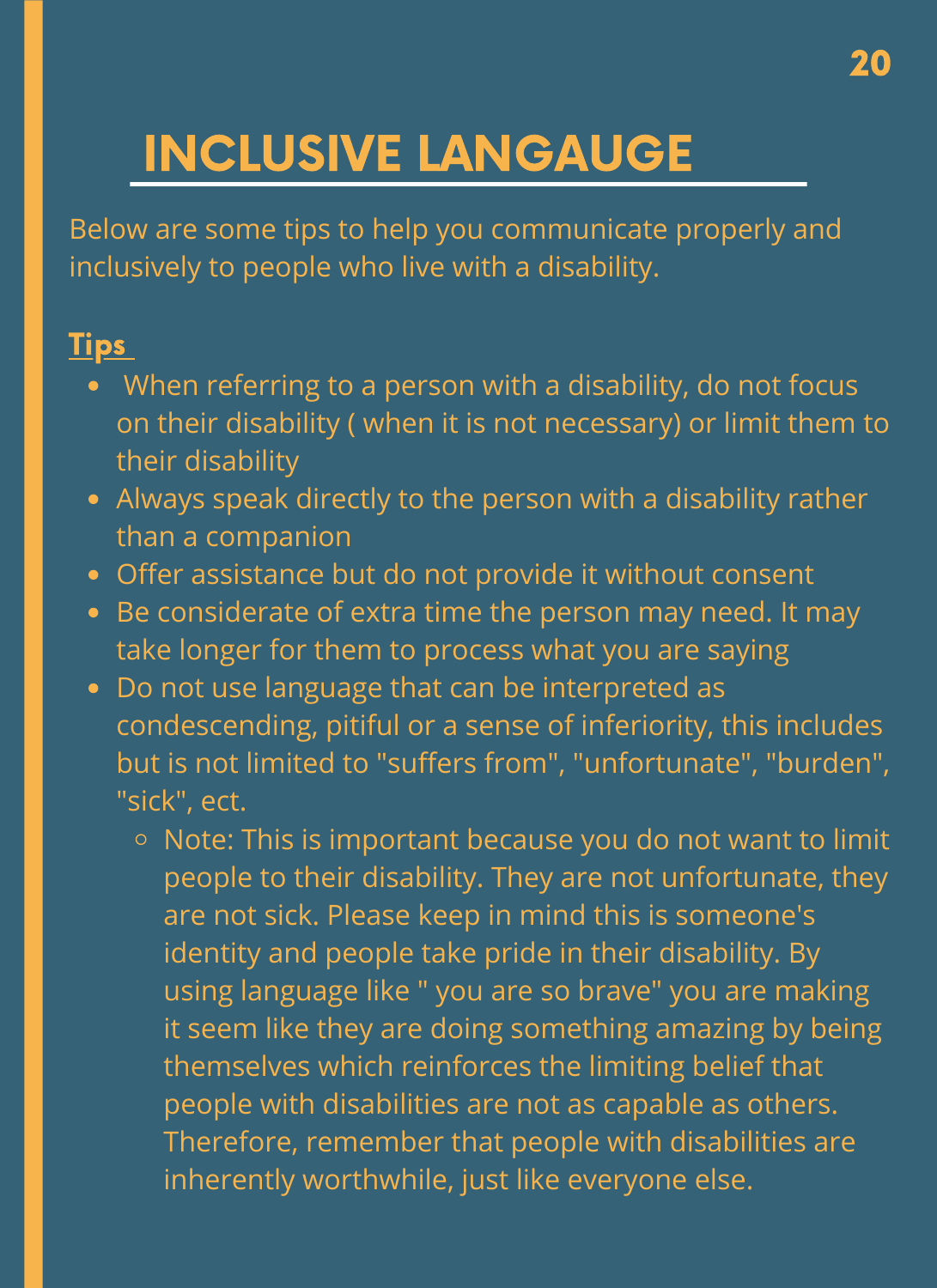### INCLUSIVE LANGAUGE

- Avoid labeling, for example " person with wheelchair". Ask the individual how they would like to be described and be mindful
- Emphasize ability
	- Example: Ben is partiality sighted or has low vision VS Ben is partially blind
- Educate yourself about disability rights and stigmas/stereotypes that you might unconsciously have towards people with disabilities and work towards unlearning this by educating yourselves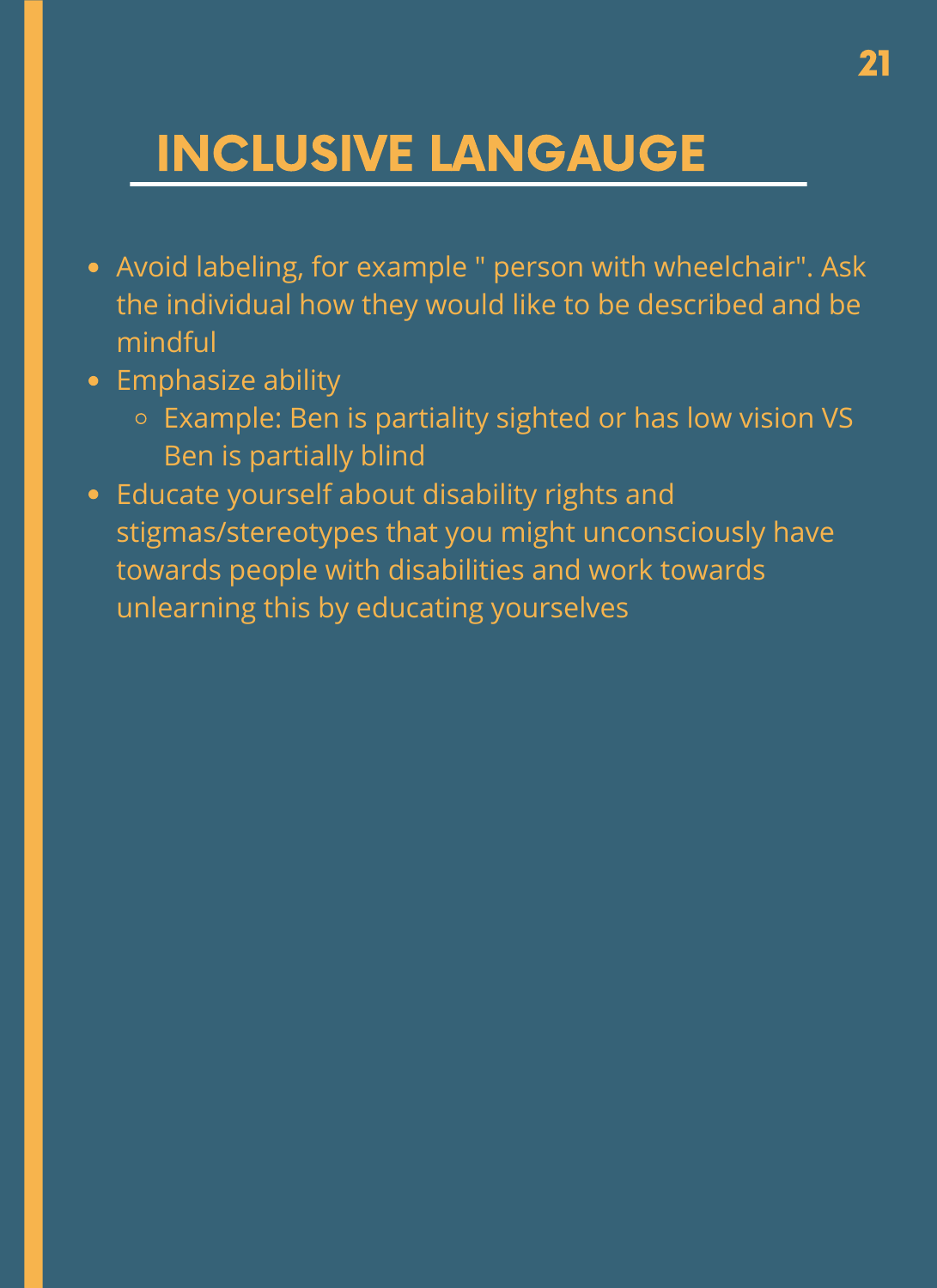### REFERENCES & RESOURCES



22

For a deeper understanding of the information provided, feel free to check out the resources provided in references below. Additionally Liebs&Co would be more than happy to provide any assistance regarding disability strategies. Contact us at info@liebsandco.com to learn more and/or for any questions/concerns.

Resources Provided by: " CASE"-Canadian Association for Supported Employment."CASE, https://supportedemployment.ca

**DISCLOSING YOUR DISABILITY: A LEGAL GUIDE FOR PEOPLE WITH DISABILITIES IN BC/DABC. HTTPS://DISABILITYALLIANCEBC.ORG/DISCLOSUREGUIDE /.**

### **Other Resources**

**THOMSON,GREG."DISCLOSURE OF DISABILITY IN THE WORKPLACE." ACCESSIBILITY FOR ONTARIANS WITH DISABILITIES ACT (AODA).HTTPS://WWW.AODA.CA/DISCLOSURE-OF-DISABILITY-IN-THE-WORKPLACE/.**